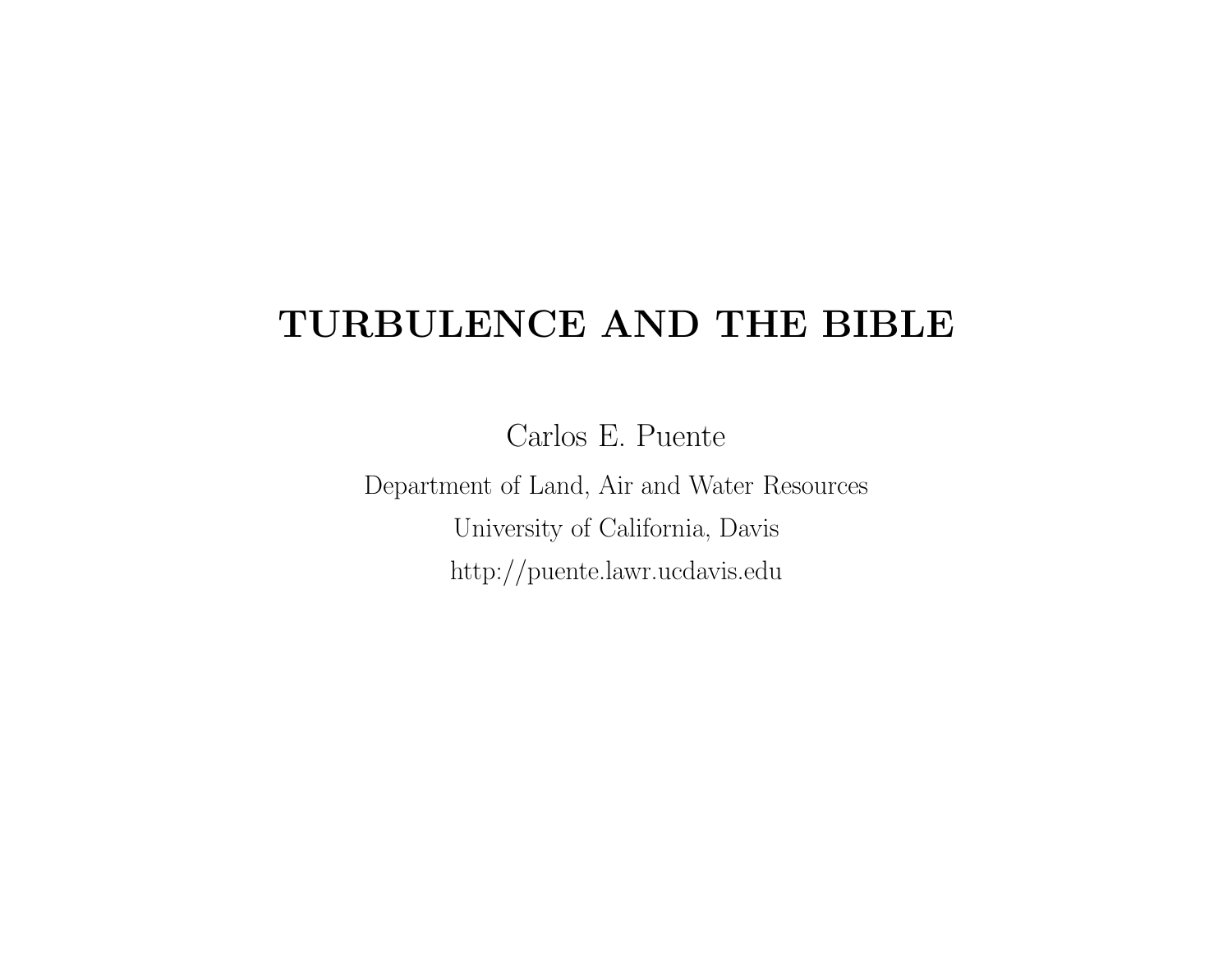#### **Outline**

- *Shows that the Bible uses symbols of calmness and turbulence to illustrate our choices.*
- *Recalls that via such symbolism "God" invites us to repentance and rectitude.*
- *Reminds us that, otherwise, we shall "bite the dust" with the devil and the wicked.*
- *Identifies the condition of equilibrium, without thorns and dust, with Jesus Christ.*
- *Recalls Jesus' repeated teachings about unity and love.*
- *Reminds us of actions we may take to experience balance in our lives.*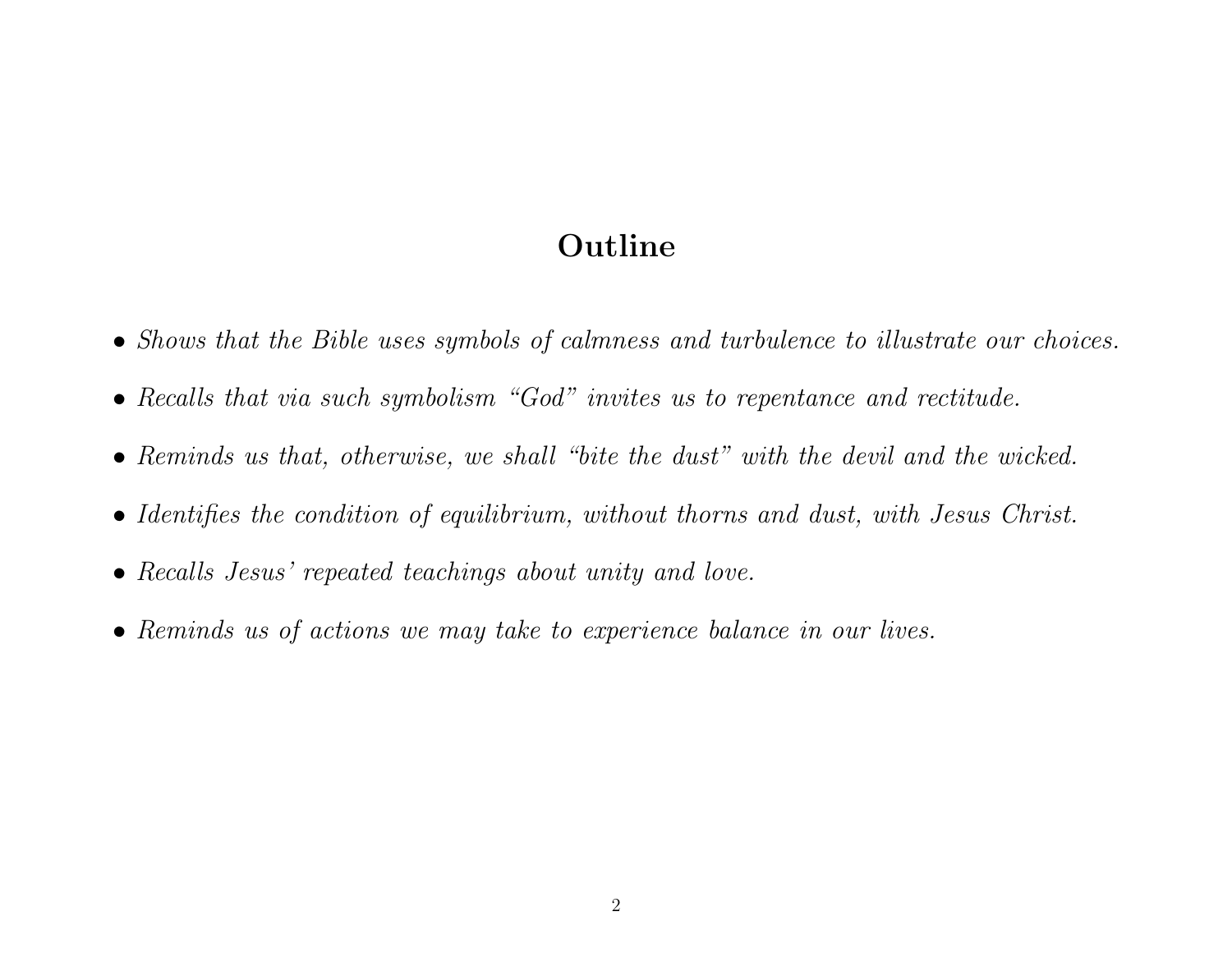## **Symbols from Natural Turbulence**



**inequalities**, thorns, dissipation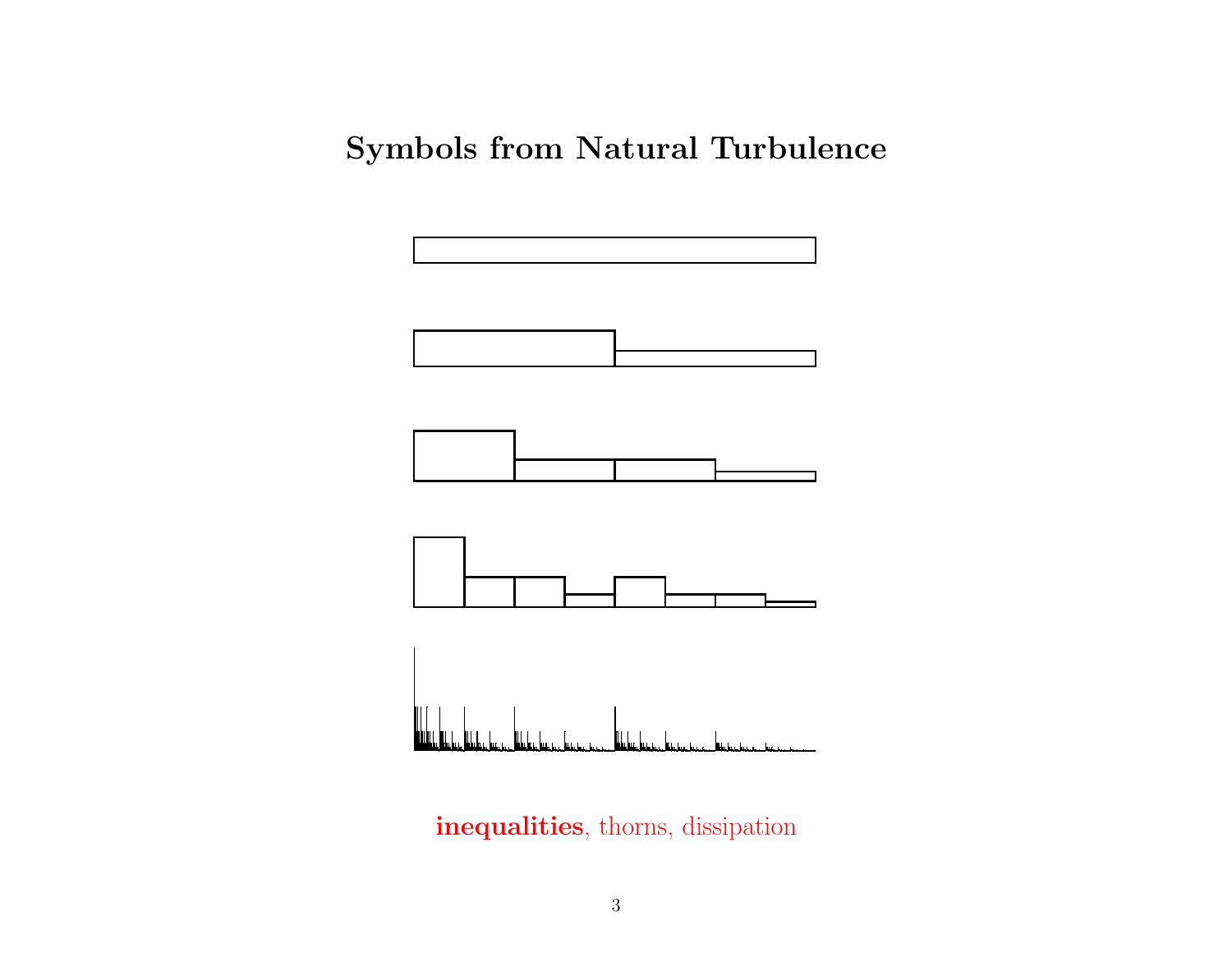### **Another Divisive Cascade**







**discrimination**, thorns, dust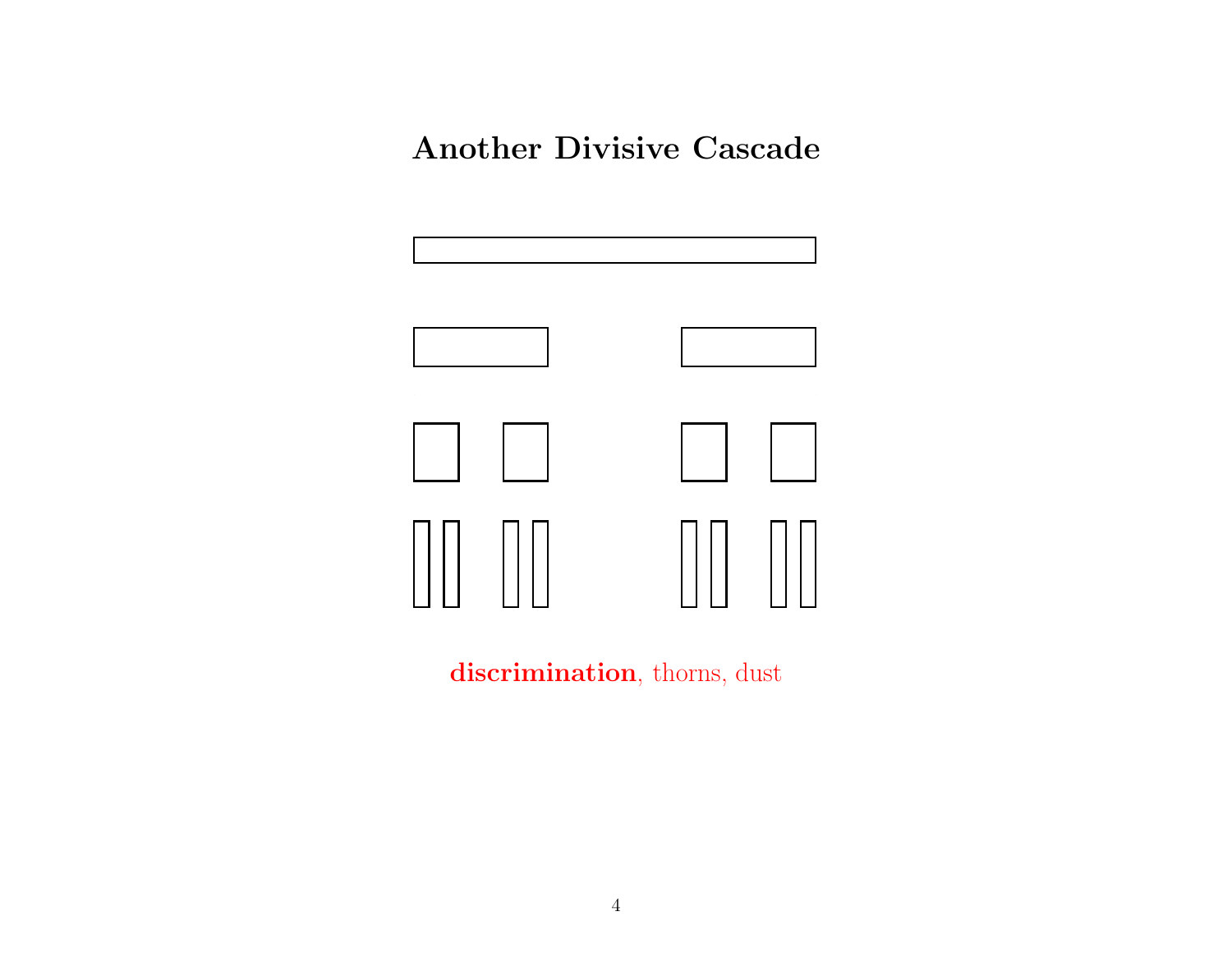## **Equilibrium: The Straight Path**



**unity**, hypotenuse, the root, else **devil's staircases**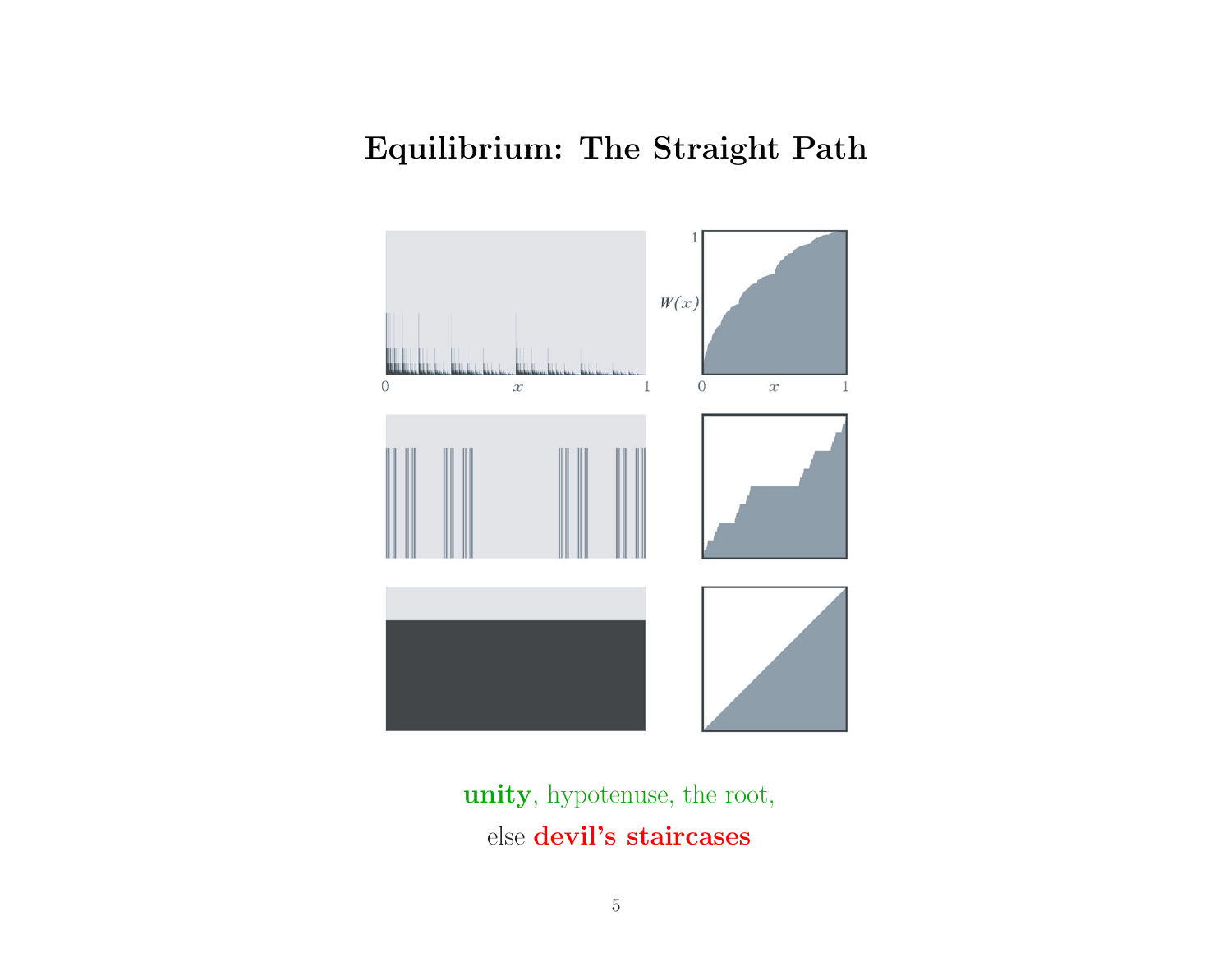The following citations pertain to **Repentance and Rectitude**:

- While the *uniform* condition of *balance* may be employed to symbolize the *rectitude* in God's law, the divisive *cascades* may be used to visualize the accumulation of our *sins*.
- This may be seen in many exhortations to **conversion** present in the Bible, including the rather "*geometric*" <sup>p</sup>leas by John the Baptist: "I am the voice of one crying out in the desert, Make *straight* the way of the Lord" (Jn 1:23) "Every valley shall be filled and every mountain and hill shall be made low. The *winding* roads shall be made *straight*, and the *rough* ways made *smooth*" (Lk 3:5, Is 40:4), that clearly point to *uniformity*. (!)
- Here, we may observe how *repentance* makes whole what is *"fractal"* and how there is one *broad valley* in which the <sup>g</sup>lory of the Lord is revealed to all mankind (Is 40:5, Lk 3:6). (!)
- This "*rectifying*" process corresponds to the *baptism* with *water* for the forgiveness of sins (Mt 3:6), pure water of repentance (Heb 10:22), that Jesus proclaimed echoing John the Baptist by saying "**Repent**, for the kingdom of heaven is at hand" (Mt 4:12).
- The cascades do denote our "*natural behavior,*" and as such, there is <sup>a</sup> need to return to *equilibrium* constantly, for "everyone who drinks this water will be thirsty again" (Jn 4:13).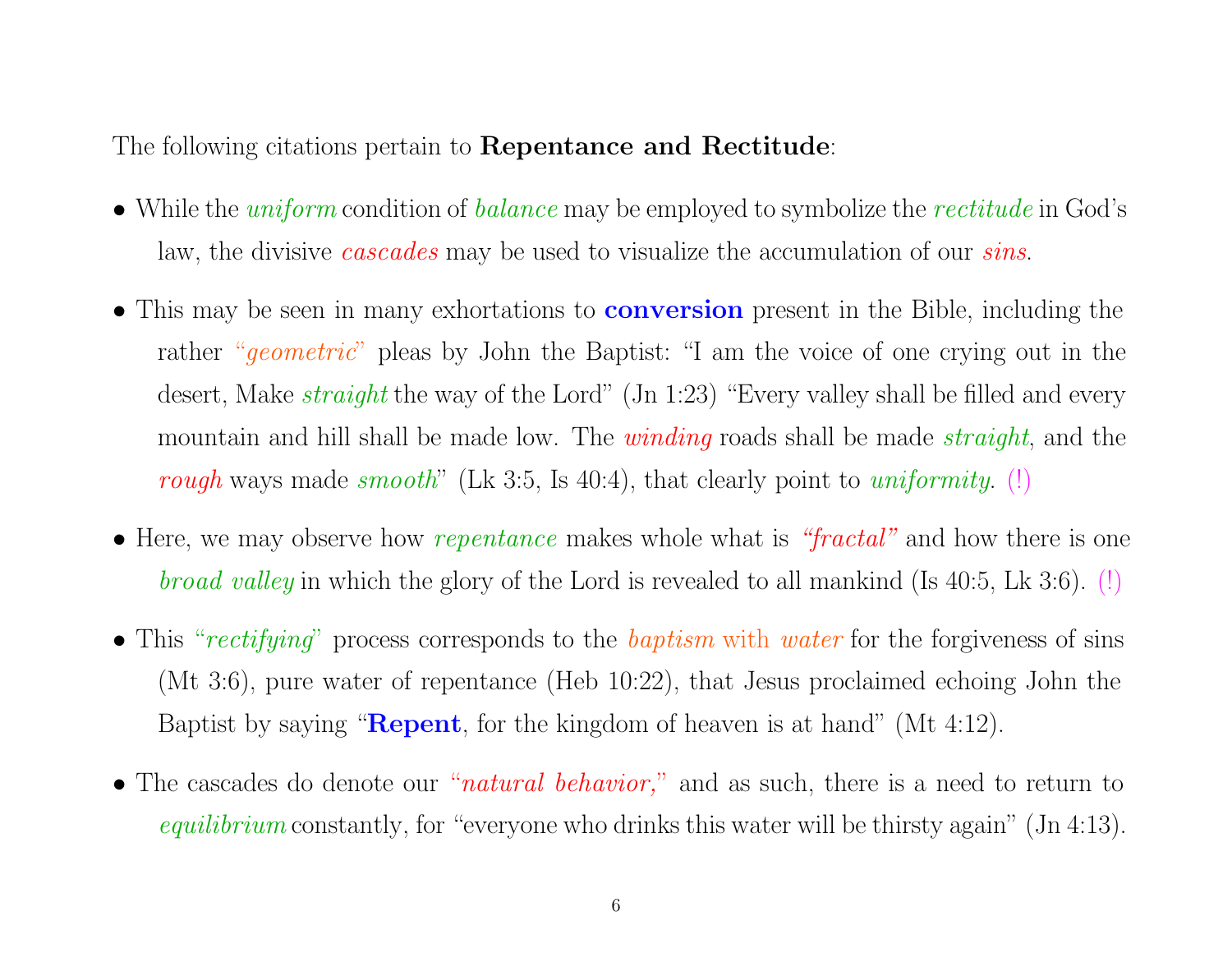- This implies changing the *erratic* and *divisive* **turbulence** by the *unflappable* and *serene* **rectitude**. For as the Apostle Paul explains, "you too must think of yourselves as being *dead* to sin and *living* for God in Christ Jesus" (Rm 6:11).
- It is relevant to note that God's help is found in uniformity. For "The Lord *raises* the needy from the *dust*" (1 Sm 2:8), takes them to *level groun<sup>d</sup>* so that they do not stumble (Jer 31:9, Ps 23:2-3), and saves them from the *watery depths* and the *flood* (Ps 69:3). (!)
- This is seen also realizing that those are saved "by *waiting* and by *calm*" and that their strength "lies in *quiet* and in *trust*" (Is 30:15), without being "tossed by *waves* and swept along by every *wind* of teaching arising from human trickery" (Eph 4:14). That is, in the absence of *turbulence*, at low *Reynolds* numbers. (!)
- For as the prophet Hosea explains, "Let him who is wise understand these things; let him who is prudent know them. **Straight** are the paths of the Lord, in them the *just* walk, but *sinners* stumble in them" (Hos 14:10).
- Curiously, and in agreemen<sup>t</sup> with these observations, the *baptism* of the apostle Paul, after his encounter with Jesus, took <sup>p</sup>lace at *Straight* street (Acts 9:10-19). (!)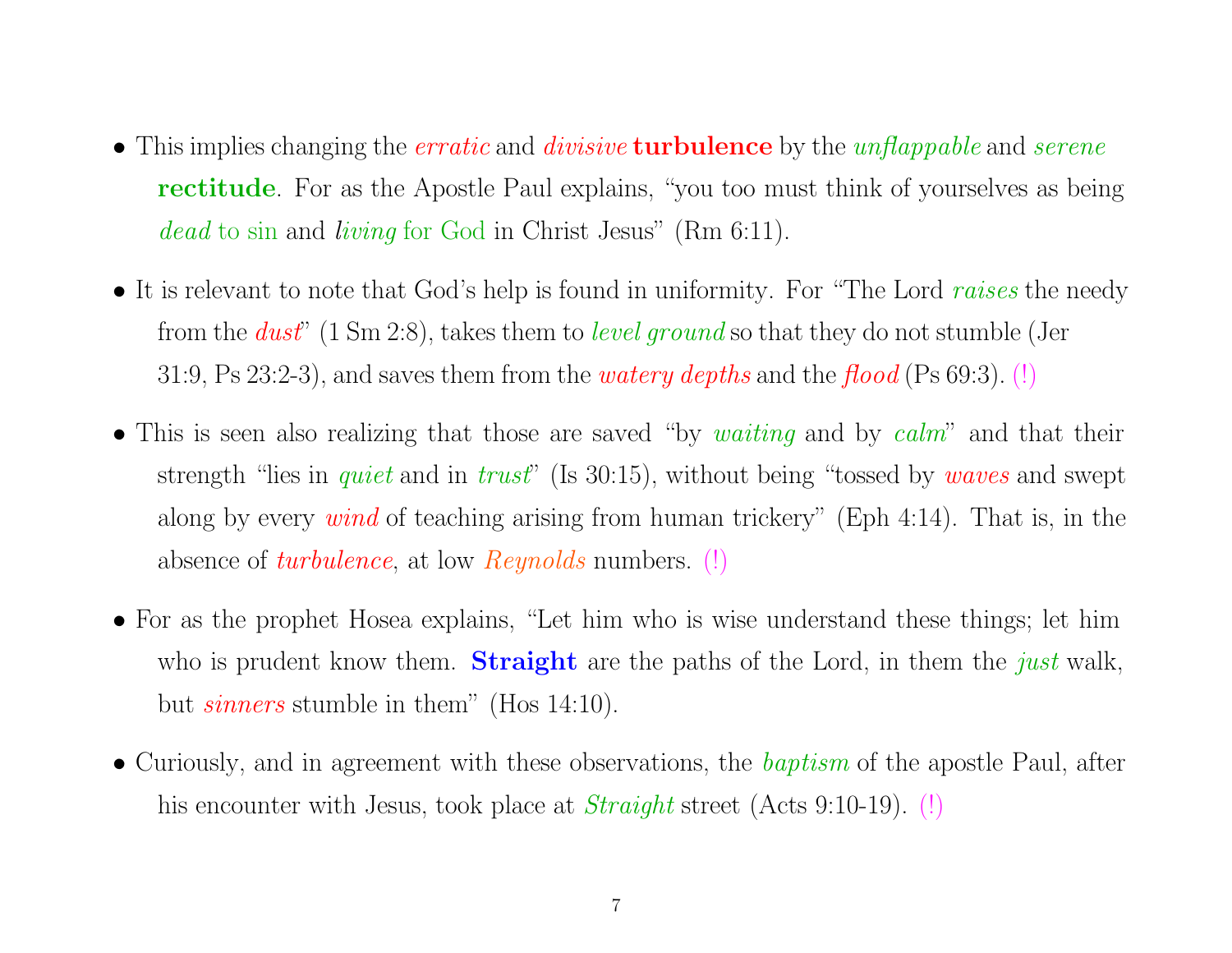The following quotations pertain to **the Devil and the Wicked**:

- The cascades and its *negative* eddies may be used to portray geometrically the works of the "Devil," "the ancient serpent" (Rev 12:9) so shaped, the one always *divisive* and *selfish*, for he has sinned from the beginning (1 Jn 3:8) and "there is no truth in him at all" (Jn 8:44).
- This is consistent with his titles, *"the ruler of the power of the air"* (Eph 2:2), *"the evil spirits in the heavens"* (Eph 6:12), and *"the ruler of the world"* (Jn 12:31), that relate the Devil with *natural turbulence* (in our world and in the universe), and also with the ever-present economic Devil's staircases. (!)
- The ever-symbolic *dust* generated by the cascades is found in the decree: "the serpent's food shall be *dust*" (Is 65:25) and also clearly in the way she shall be ultimately defeated, for Jesus shall destroy her with the *breath of his mouth* (2 Thes 2:8). (!)
- The cascades not only may denote the Devil but also his followers, the *wicked*. For *sin* produces *death* (Rom 8:13), such as God announced it to Adam after the fall, "You are *dirt*, and to *dirt* you shall return" (Gn 3:19).
- This connection is found on several citations that relate the "*sinner*" with *turbulence*.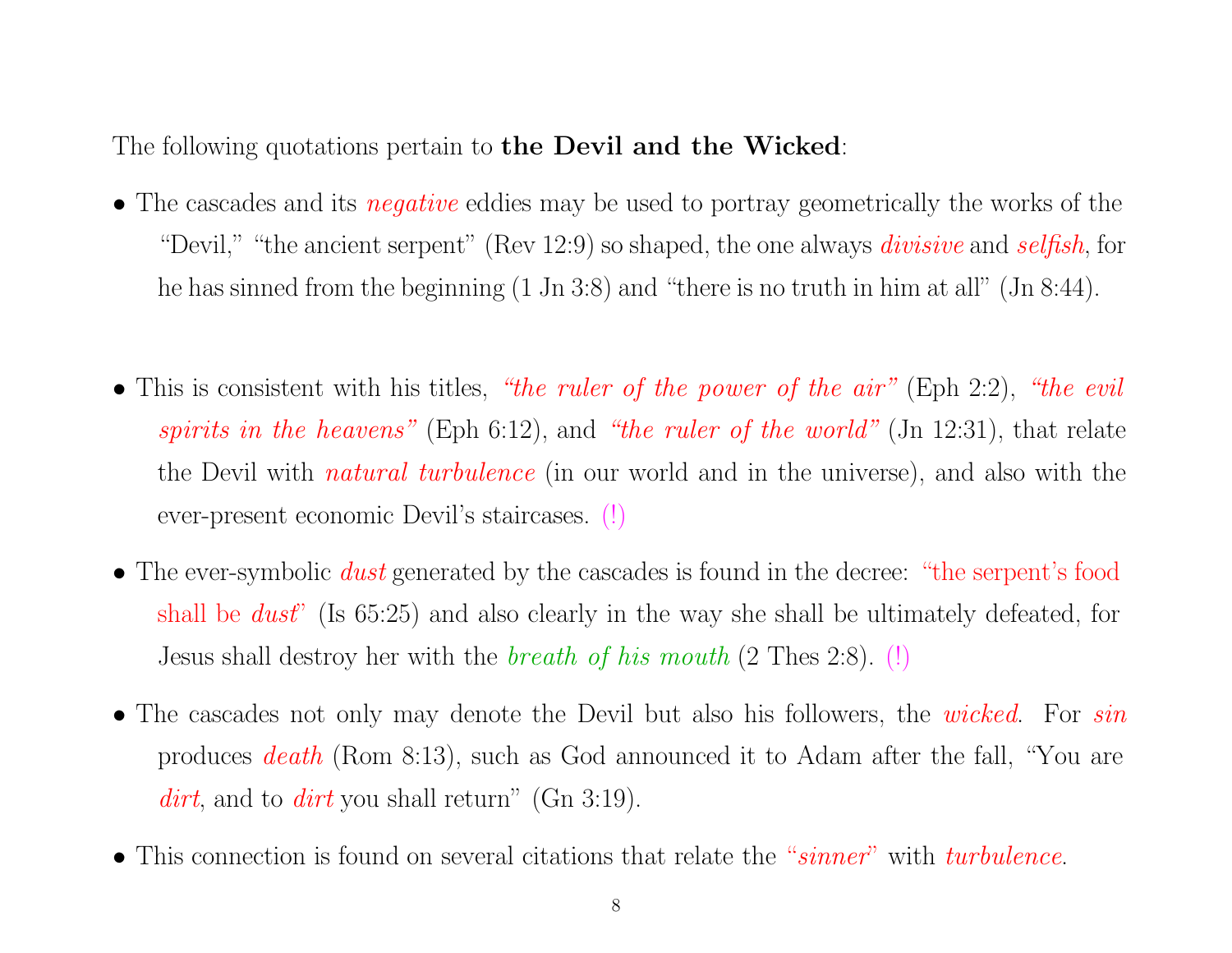- For instance and quite graphically, "the hope of the *wicked* is like *thistledown* borne on the *wind*, and like *fine*, *tempest-driven foam*, like *smoke scattered* by the *wind*" (Wis 5:14), and "the *arrogan<sup>t</sup>* shall be like *fine dust*" (Is 29:5). (!)
- For "all sinners will be destroyed" (Ps 37:38) and "they shall lick the *dust* like the serpent" (Mi 7:17). For "When they sow the *wind*, they shall reap the *whirlwind"* (Hos 8:7). (!)
- Turbulent and fractal traits in the wicked are also found in, "*Pride* adorns them as <sup>a</sup> necklace, *violence* clothes them as <sup>a</sup> robe. Out of their stupidity comes sin, evil thoughts *flood* their hearts" (Ps 73:6-7) and in "Ah, all of them are *nothing*, their works are *nought*, their idols are *empty wind!"* (Is 41:29).
- Turbulence is also <sup>a</sup> common "punishment" by God, for instance, "Then shall they know that I am the Lord, when I *disperse* them among the nations and *scatter* them over foreign lands" (Ez 12:15, Zec 7:11-14), as it happened to the people of Israel, when they disobeyed.
- This is also seen vividly in the edict, "A *third* of your people shall die of pestilence and perish of hunger within you; another *third* shall fall by the sword all around you; and <sup>a</sup> *third* I will *scatter* in every direction, and I will pursue them with the sword" (Ez 5:12), that evokes the original construction of Cantor dust. (!)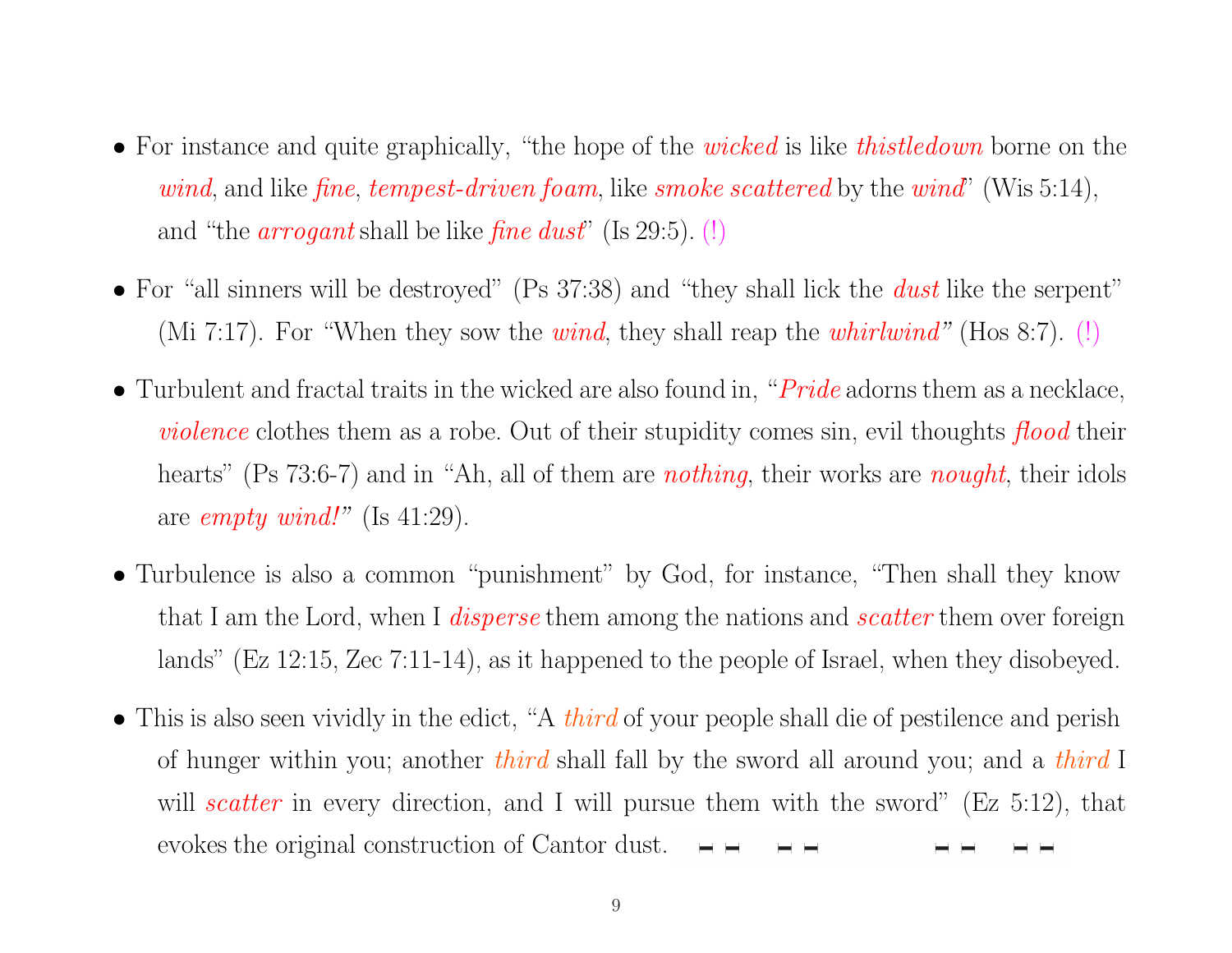- These observations are consistent throughout the Bible, for "The Lord *hates* those who love *violence*, and *rains* upon the wicked fiery coals" (Ps 11:5-6), for "The Lord repays his enemies their deserts" (Is 66:6).
- As cascades may be used to denote "*selfish division*," one may appreciate in them the famous and symbolic <sup>666</sup> assigned to the *false* **antichrist** to come (Rv 13:18). For, as previously explained, the spiral 6,  $r = e^{-\theta}$  correctly captures the motion that natural imbalances generate, *always* from **<sup>p</sup>lus** to **minus**, as seen, for instance, on <sup>a</sup> hurricane. (!)
- This symbol, interpreted as three "*negatives*" and seen on the evil cascade as the fraction  $2/3 = 0.666 \cdots$  (with 0 denoting equilibrium), is also found, vividly, in the apostle Peter's very symbolic denials: three before the cock crowed twice (Mk 14:66-72). (!)
- Curiously and consistently, the fraction  $2/3$  is frequently found in experimental and theoretical results pertaining to turbulence, as in the *"two-thirds"* power-law of squared velocity fluctuations and in log-Poisson fittings of fully developed turbulence.
- In relation to *dust*, it is relevant to note that, consistently with these observations, Jesus washed with *water* the disciples' feet (Jn 13:1-15) and instructed them to shake the *dust* from their feet whenever they were not received (Mt 10:14).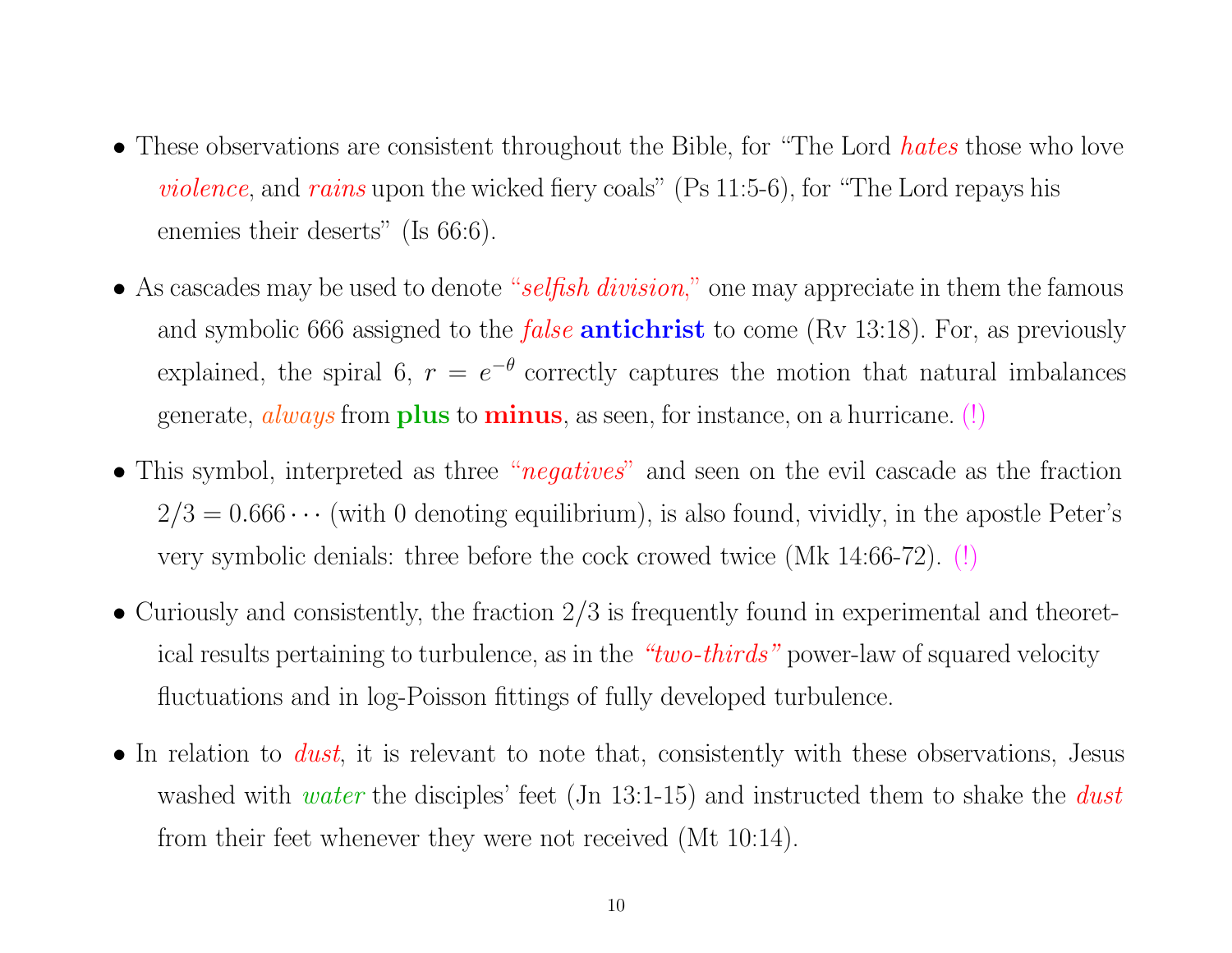The following passages may be employed to stress the difference between **Short and Long**:

- In the *uniform* and *constant* condition that denotes "God's law," one may observe **Jesus**, the *just* who did not sin (2 Cor 5:21).
- For as He explains, "Do not think that I have come to abolish the *law* or the *prophets*. I have come not to abolish but to fulfill" (Mt 5:17). (!)
- Jesus is also seen in the **straight** and **shortest**. For, from such an *efficient* state He invites: "Come to me, all you who labor and are burdened, and I will give you *rest*. Take my yoke upon you and learn from me, for I am meek and humble of heart; and you will find *rest* for yourselves. For my yoke is *easy*, and my burden *light*" (Mt 11:28-30).
- As the uniform condition may be understood as <sup>a</sup> sequence of actions that always maintain *equilibrium*, and as such behavior is improbable in us, we may understand that "If we say, 'We are without sin,' we deceive ourselves, and the truth is not in us" (1 Jn 1:8).
- This allows us to appreciate our daily struggles and the need to conversion, for as the Apostle Paul explains, "What I do, I do not understand. For I do not do what I want, but I do what I hate"  $(Rm 7:15)$ .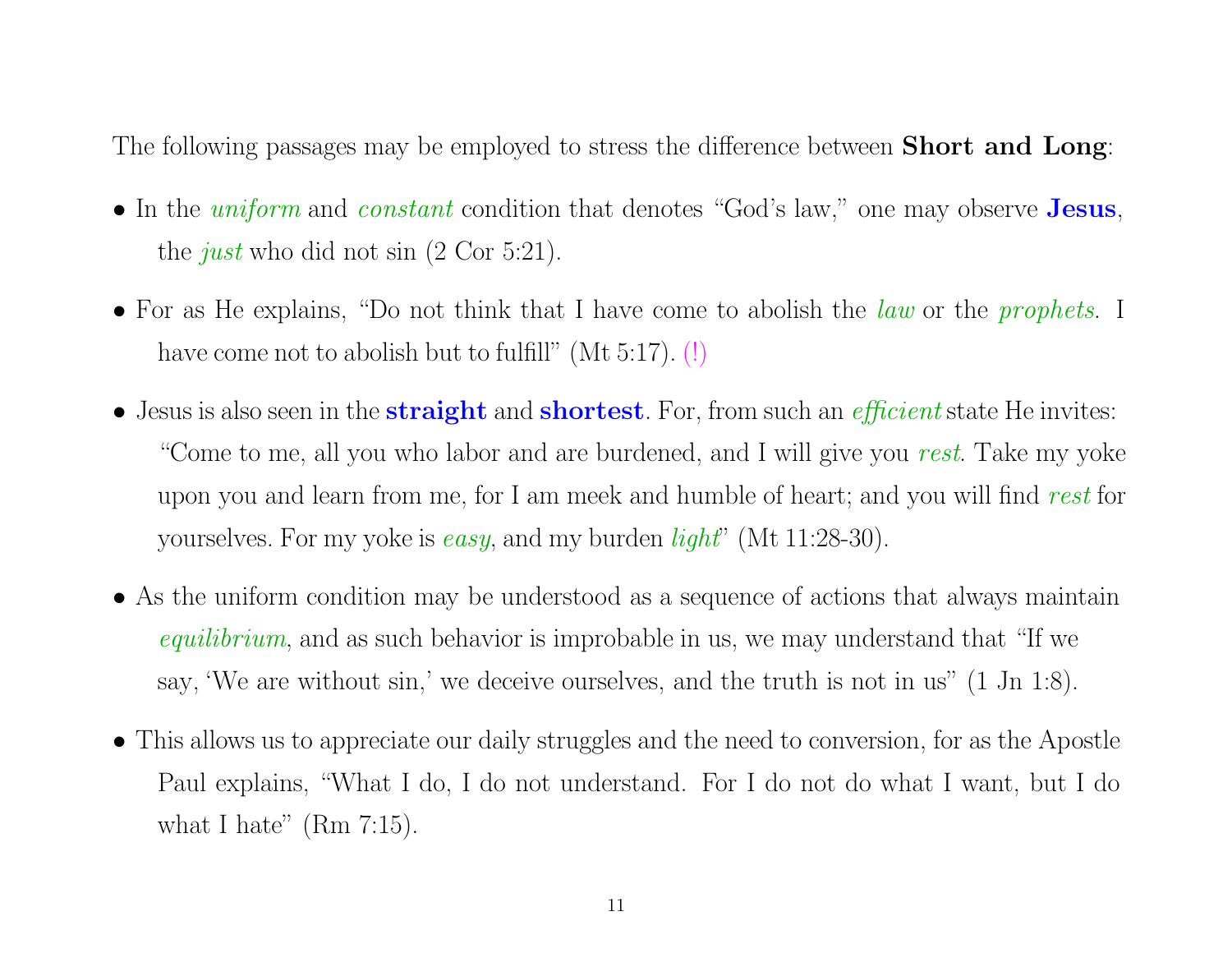- These observations permit us to appreciate that Jesus, as stated in the Bible, is the best option: "*The way and the truth and the life* " (Jn 14:6). For only in the "**Savior** " people are no longer in custody under the law but under *faith* (Gal 3:23), as He leads them forth from darkness and <sup>g</sup>loom breaking their chains of sin (Ps 107:14).
- For in Jesus, the "*uniform*," people may walk safely, contrary to what happens with the "*thorny*" cascades: "For the virtuous his paths are *level*, to the haughty they are *steep "* (Sir 39:24). For it is in the *plain* that God holds them with his love, when their feet slip (Ps 94:18).
- As "*fear* has to do with *punishment*" (1 Jn 4:18) and as there is no sin in uniformity, it is in the "**perfect love**" of Jesus where security resides (1 Jn 4:18, Mt 5:48). Here it may be appreciated why "Happy the sinner whose fault is removed, whose sin is forgiven" (Ps 32:1).
- Jesus is also symbolized by the *root* and by the *hypotenuse*, and hence by the *simplest* **straight** line  $X = Y$ : the very geometry of the cross and Jesus crucified on it.  $(!)$
- For such an equation defines Him when He says, "Whoever is not with me is against me, and whoever does not *gather* with me *scatters*" (Mt 12:30), as the divisive *wind* does.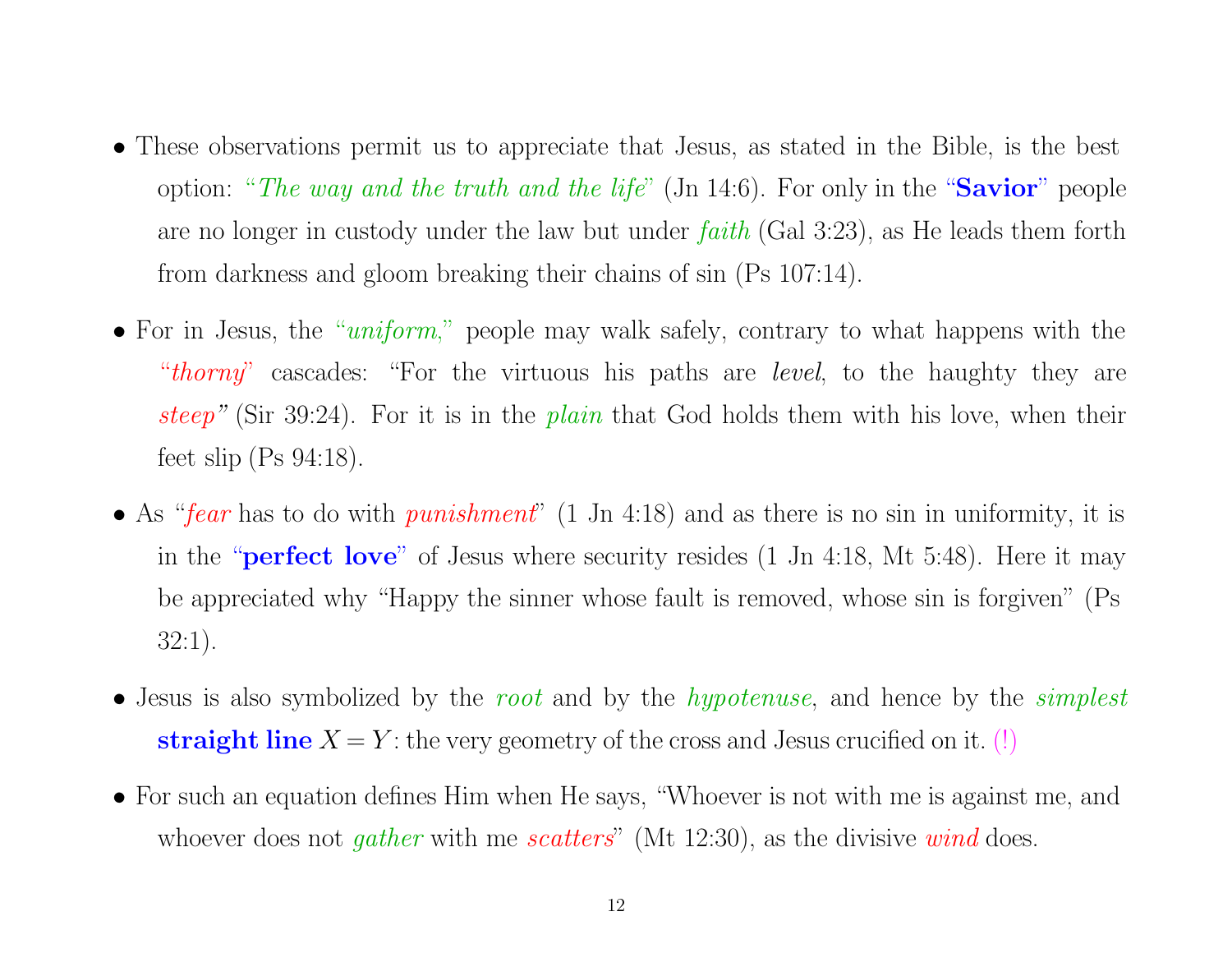- The notorious difference between  $\sqrt{2}$  and 2 may be used to further illustrate the goodness of *forgiveness*. For, "If you, Lord, mark our sins, Lord, who can stand?" (Ps 130:3), but "As far as the *east* is from the *west*, so far have our sins been removed from us" (Ps 103:12).
- Reconciliation with God is hence an exceedingly valuable **gift**, for "If we acknowledge our sins, He is faithful and just and will *forgive* our sins and *cleanse* us from every wrongdoing" (1 Jn 1:9), such as it is also expressed in "*The Lord's Prayer*" (Mt 6:9-15).
- The difference between the shortest path and the others also permits to appreciate the subtleties of sin. For the inefficiencies in cascades helps value the words of Jesus when he said: "Why do you notice the splinter in your brother's eye, but do not perceive the wooden beam in your own eye?" (Mt 7:3). For hypocrisy ought to leave first before helping <sup>a</sup> brother (Mt 7:4-5, Jas 2:10). (!)
- For *uniformity*, as explained in the Bible, is attained only by *obeying* God's <sup>p</sup>lan to <sup>a</sup> positive **cross** (Phil 2:8), surrendering to **the point** aided by "gravity."

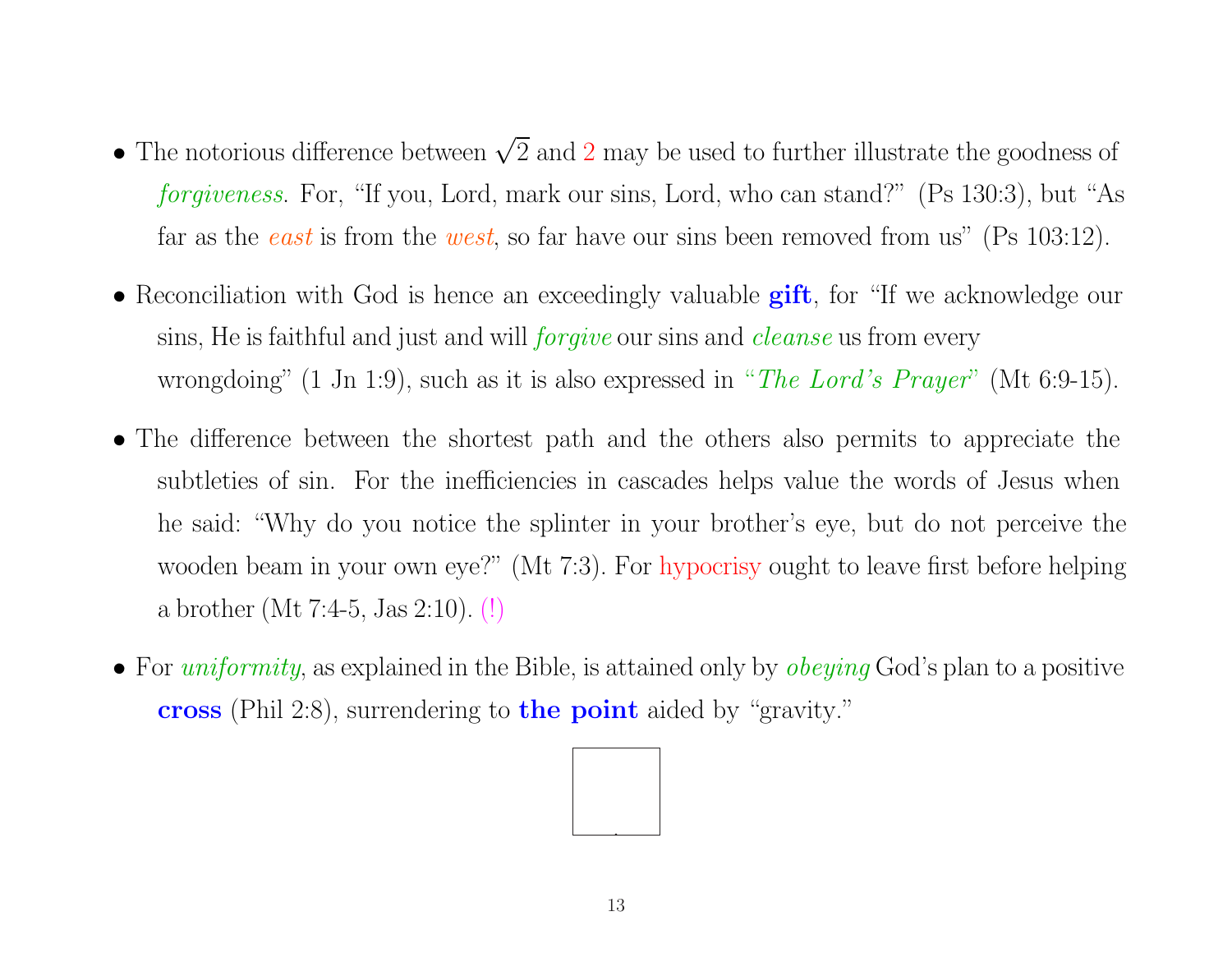The following citations may be used to express the desired condition of **Unity**:

- The *uniform* condition through its *constancy* allows to value *unity*, within ourselves, in our interpersonal relations, in our societies, countries, and in the world at large.
- In this context, the uniform denotes "united societies," "**aligned**" with "God's plan," while dusty cascades represent societies based on imperfect human systems, Devil's staircases that generate *emptiness* with their maximizing of personal profit or with their forced and false equities.
- For *unity* is found in welcoming one another as Christ welcomes (Rom 15:7) and in the solidarity that propels to "Rejoice with those who rejoice, and weep with those who weep" (Rom 12:15).
- Clearly, *unity* is essential for Jesus Christ, for He says "I pray not only for them, but also for those who will believe in me through their word, so that they may all be **one**, as you, Father, are in me and <sup>I</sup> in you" (Jn 17:20-21).
- For, in fact, "How good it is, how pleasant, where the people dwell *as one!*" (Ps 133:1).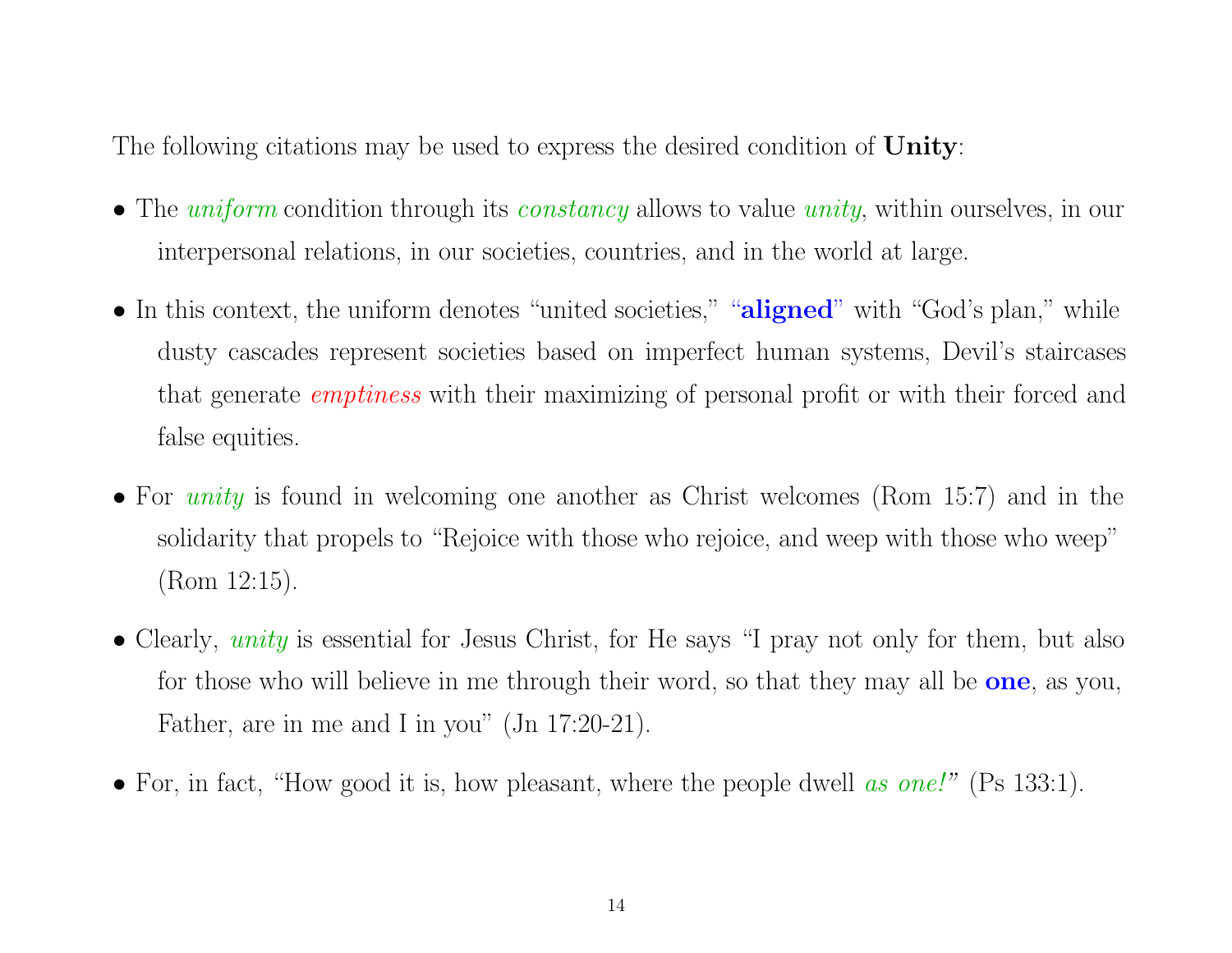- This desired state of *unity* is also reflected in Jesus' famous words about marriage, when He explains, "they are no longer two, but *one"* (Mt 19:6), and in the explanations by the apostle Paul about "the Church," "For as in *one* body we have many parts, and all the parts do not have the same function, so we, though many, are *one* body in Christ and individually parts of *one* another" (Rom 12:4-5, <sup>2</sup> Cor 8:8-15).
- This last citation suggests <sup>a</sup> *geometric*, rather than an arithmetic, relation for the **Church**, " $1 = 1 + 1 + \ldots + 1$ ," that reflects Jesus' prophetic words about His triumph when He says, "There will be only *one* flock, *one* shepherd" (Jn 10:16). (!)
- In summary, only in the *uniform* and its *root* resides the rectitude and the needed communication required to encounter *unity*. Only in the positive "*spiral of love*,"  $r = e^{+\theta}$ , that flows towards the other,  $1 = 0.999 \cdots$ , even towards enemies.
- For Jesus' disciples are recognized by their **love** for one another (Jn 13:35), an unnatural condition that always travels from **minus** to **<sup>p</sup>lus**. (!)
- For, quite accurately, there is "*darkness*" between selfish postures and loving ones, as there was <sup>a</sup> prescribed eclipse of the sun between the **6**th and the **9**th hour when Jesus was crucified (Mk 15:33-37) and crowned by *thorns* of sinful cascades (Mk 15:17). (!)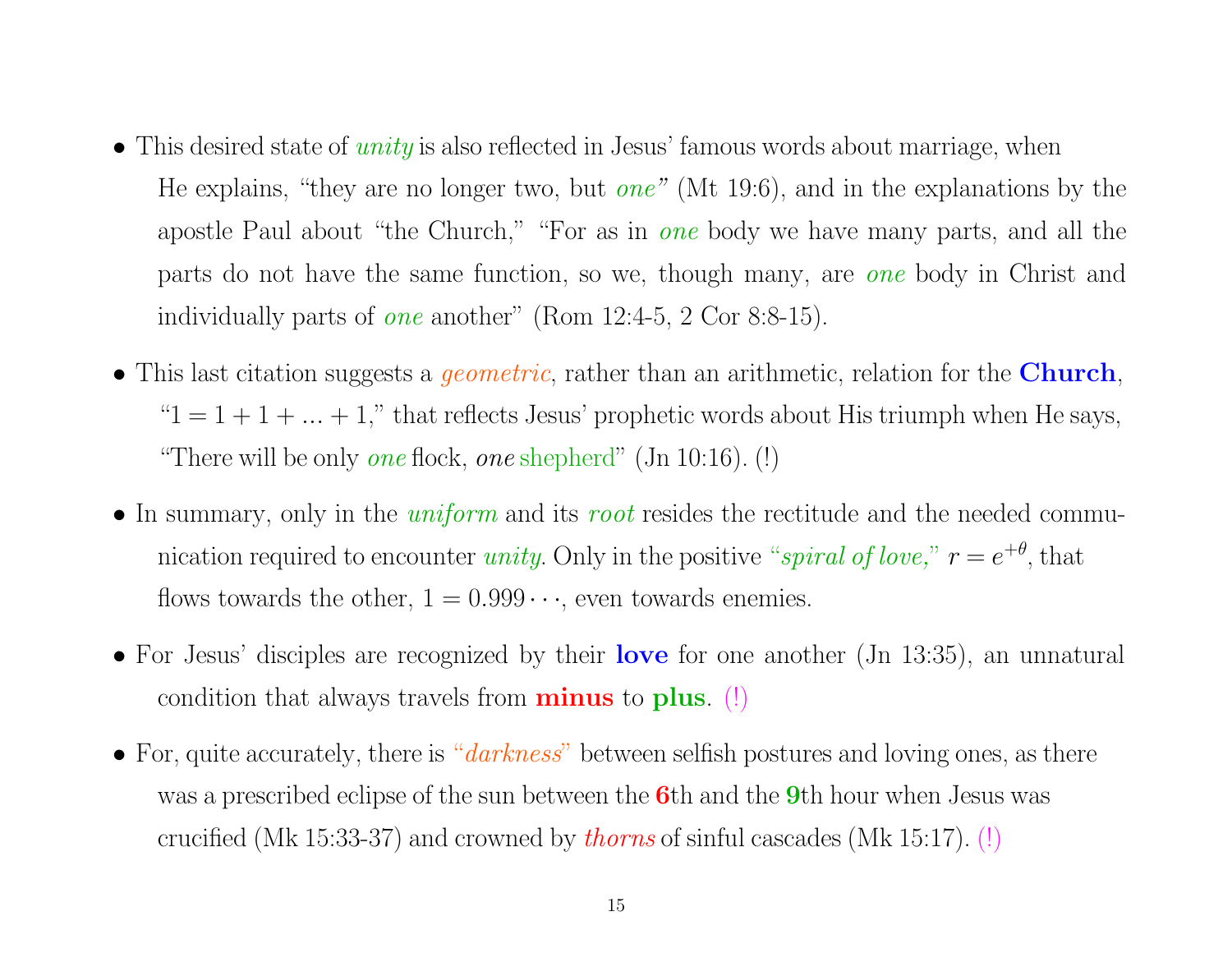The following quotations explain how to go **To the Uniform**:

- **Serving** one another (Mt 20:26, Mk 9:35):
	- **–** Forgiving others, *seventy times seven times*, as symbolically seen in the second level
		- of the turbulent cascade (Mt 18:22). (!)
	- **–** Loving our enemies (Lk 6:27).
	- **–** Blessing those who curse us (Lk 6:28, Rom 12:14).
	- **–** Not judging others (Mt 7:1).
	- **–** Giving more than receiving (Acts 20:35).
	- **–** Applying the golden rule (Mt 7:12, Lk 6:31).
- Growing in **humility** (Phi 2:3, Rom 12:3), living at low *Reynolds* numbers: (!)
	- **–** Praying without ceasing (Mk 14:38, <sup>1</sup> Thes 5:17).
	- **–** Renewing our spirit and mind (Eph 4:23, Rom 12:2).
	- **–** Receiving the peace of God (Phil 4:7, Jn 14:27, Col 3:15).
	- **–** Not living according to our strength (Hab 1:11, Wis 2:11).
	- **–** Refraining our tongue from lies (Ps 34:14).
	- **–** Imitating God (Eph 5:1, Mt 5:48, Jas 1:4, Jn 7:18).
	- **–** Thinking about what is true, pure, gracious (Phil 4:8).
	- **–** Taking our thoughts captive to Christ (2 Cor 10:5).
- This journey may be expressed in the following song: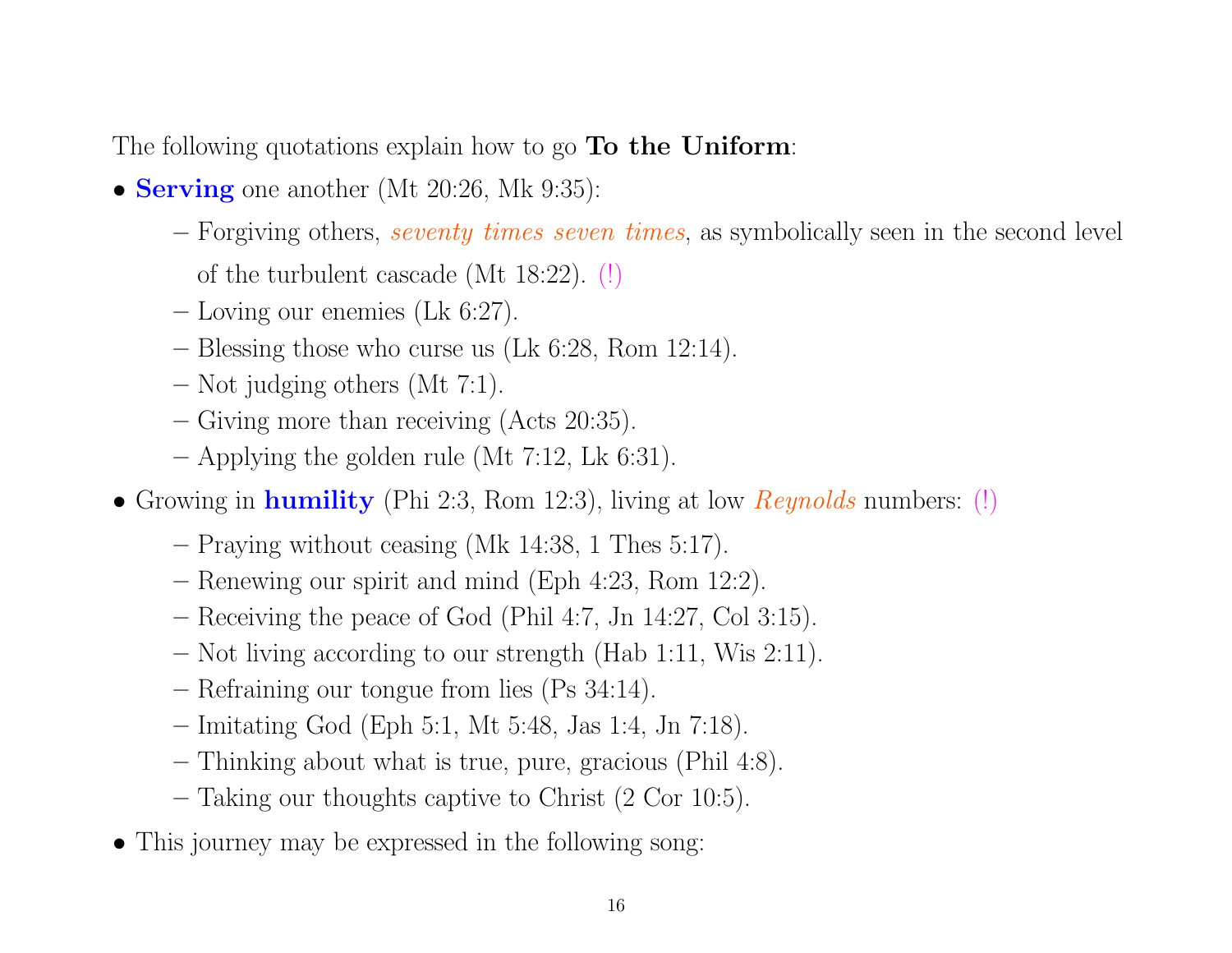#### **609**

**Six, zero, nine, <sup>a</sup> dear song numbers unfolding daylong, six, zero, nine, <sup>a</sup> clean gong symbols inviting us to love.**

From six to six revolving inwards, from six to six I went downwards.

From six to six dividing selfishly, from six to six lying endlessly.

From six to six trying to be <sup>a</sup> rose, from six to six being only <sup>a</sup> nasty thorn.

**Six, zero, nine, <sup>a</sup> dear song numbers unfolding daylong, six, zero, nine, <sup>a</sup> clean gong symbols inviting us to love.**

From six to zero I tapered my speed, from six to zero the tempest did not lead. From six to zero I no longer postponed, from six to zero I finally atoned.

From six to zero I experienced peace, from six to zero my loneliness ceased.

**Six, zero, nine, <sup>a</sup> dear song numbers unfolding daylong, six, zero, nine, <sup>a</sup> clean gong symbols inviting us to love.**

From zero to nine the spiral turned over, from zero to nine I dared to love others.

From zero to nine I attempted prayers, from zero to nine I became <sup>a</sup> repairer.

From zero to nine infinity flowed free, from zero to nine unity grew in me.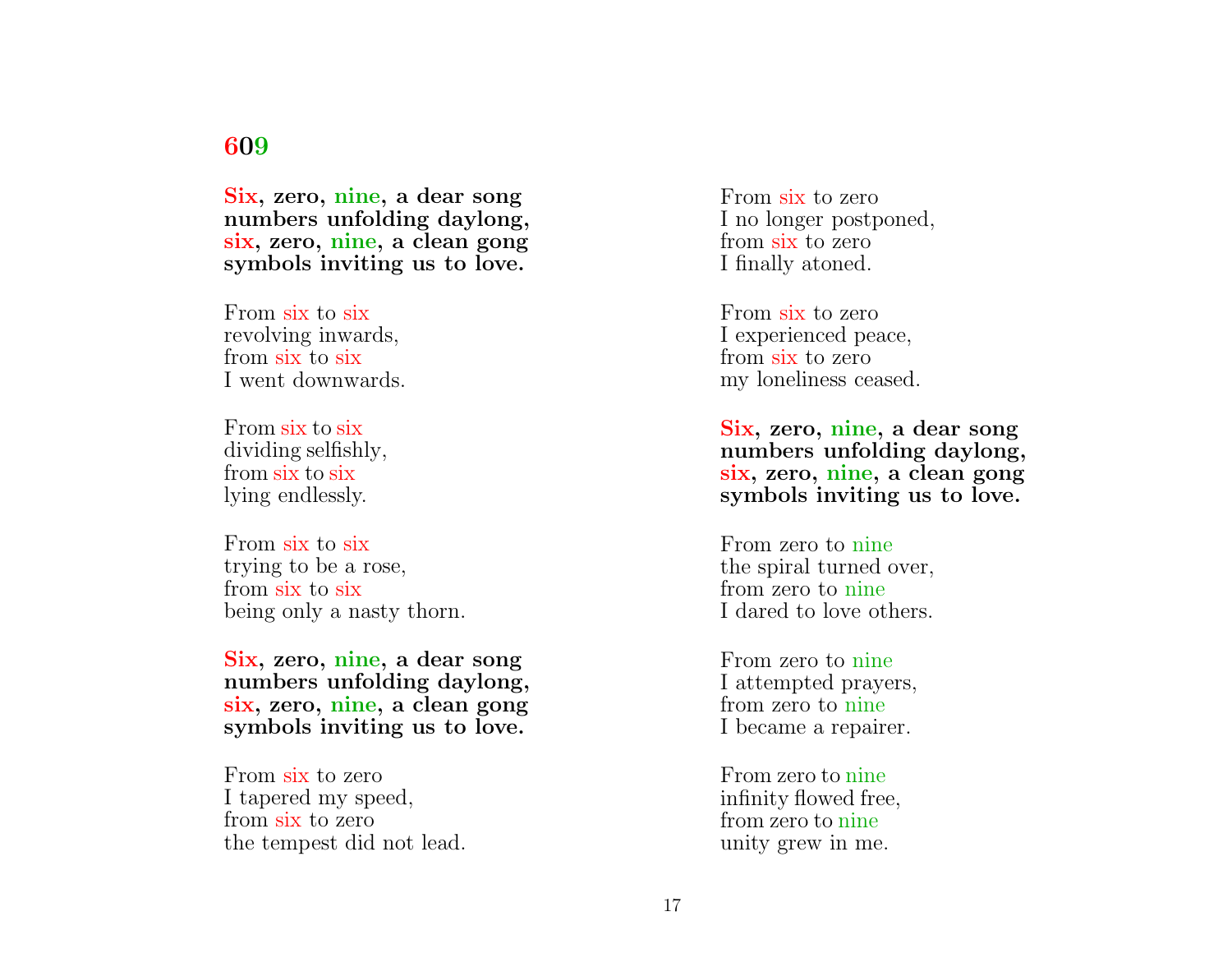**Six, zero, nine, <sup>a</sup> dear song numbers unfolding daylong, six, zero, nine, <sup>a</sup> clean gong symbols inviting us to love.**

From nine to nine weaving my reality, from nine to nine dreaming its totality.

From nine to nine conquering my greed, from nine to nine <sup>p</sup>lanting <sup>a</sup> new seed.

From nine to nine despite <sup>a</sup> clear spite, from nine to nine knowing there is light.

**Six, zero, nine, <sup>a</sup> dear song numbers unfolding daylong, six, zero, nine, <sup>a</sup> clean gong symbols inviting us to love.**

 $\stackrel{\circ}{\tau}$  o  $\stackrel{\circ}{\tau}$